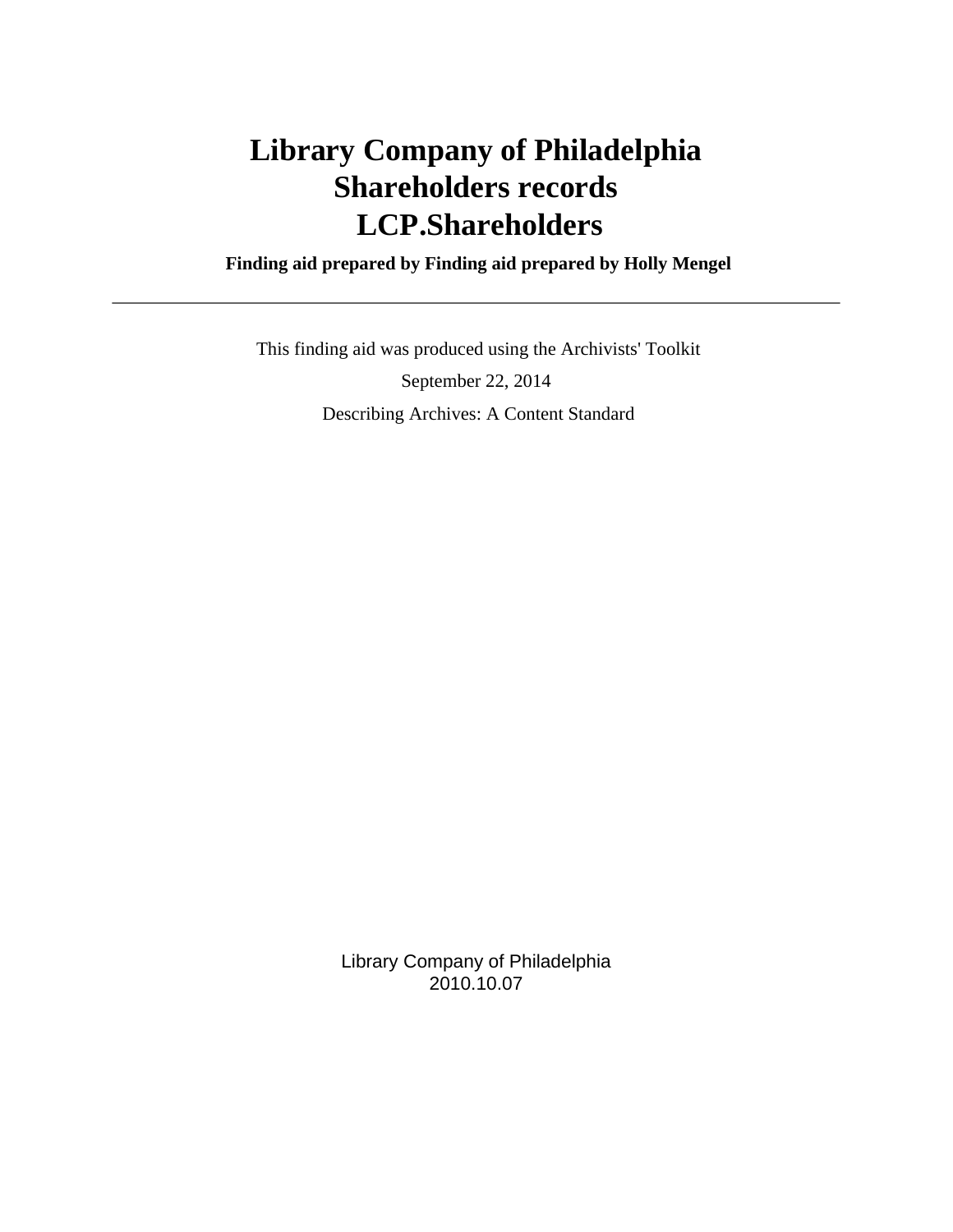# **Table of Contents**

 $\overline{\phantom{a}}$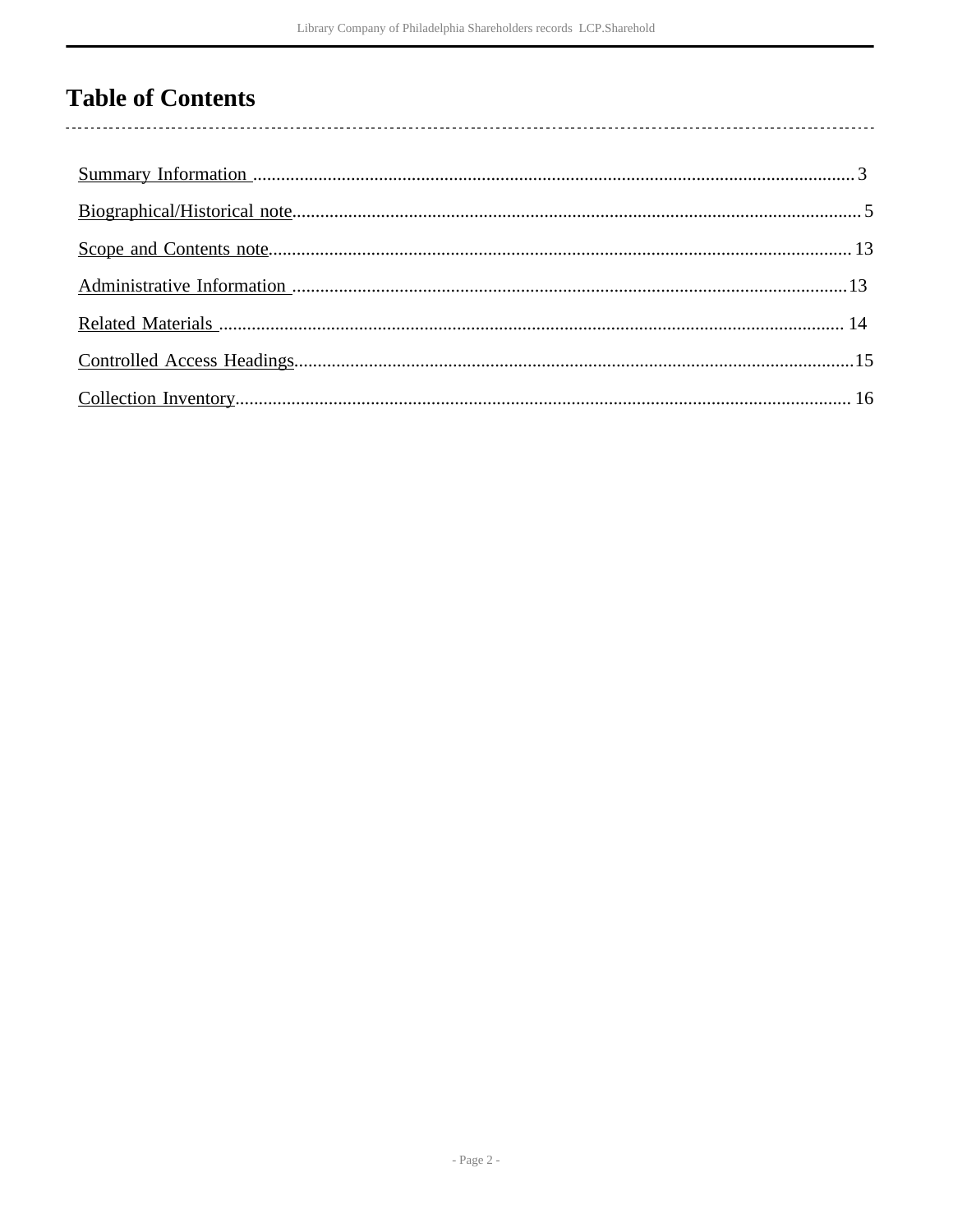# <span id="page-2-0"></span>**Summary Information**

| <b>Repository</b> | Library Company of Philadelphia                                                                                                                                                                                                                                                                                                                                                                                                                                                                                                                                                                                                                                                                                                                                                                                                                                                                                                                                                                                                                                                                                                                                                                                                                                             |
|-------------------|-----------------------------------------------------------------------------------------------------------------------------------------------------------------------------------------------------------------------------------------------------------------------------------------------------------------------------------------------------------------------------------------------------------------------------------------------------------------------------------------------------------------------------------------------------------------------------------------------------------------------------------------------------------------------------------------------------------------------------------------------------------------------------------------------------------------------------------------------------------------------------------------------------------------------------------------------------------------------------------------------------------------------------------------------------------------------------------------------------------------------------------------------------------------------------------------------------------------------------------------------------------------------------|
| <b>Creator</b>    | Library Company of Philadelphia.                                                                                                                                                                                                                                                                                                                                                                                                                                                                                                                                                                                                                                                                                                                                                                                                                                                                                                                                                                                                                                                                                                                                                                                                                                            |
| <b>Title</b>      | Library Company of Philadelphia Shareholders records                                                                                                                                                                                                                                                                                                                                                                                                                                                                                                                                                                                                                                                                                                                                                                                                                                                                                                                                                                                                                                                                                                                                                                                                                        |
| Date [inclusive]  | 1732-2007                                                                                                                                                                                                                                                                                                                                                                                                                                                                                                                                                                                                                                                                                                                                                                                                                                                                                                                                                                                                                                                                                                                                                                                                                                                                   |
| <b>Extent</b>     | 12.0 volumes                                                                                                                                                                                                                                                                                                                                                                                                                                                                                                                                                                                                                                                                                                                                                                                                                                                                                                                                                                                                                                                                                                                                                                                                                                                                |
| Language          | English                                                                                                                                                                                                                                                                                                                                                                                                                                                                                                                                                                                                                                                                                                                                                                                                                                                                                                                                                                                                                                                                                                                                                                                                                                                                     |
| <b>Abstract</b>   | In 1731, Benjamin Franklin and a number of his fellow members of<br>the Junto founded the Library Company of Philadelphia, in order to<br>provide its members access to books that they could not afford to purchase<br>individually, but could afford to purchase collectively. Fifty subscribers<br>invested forty shillings each and promised to pay ten shillings a year<br>thereafter to buy books and maintain a shareholder's library. Thus "the<br>Mother of all American Subscription Libraries" was established. Over the<br>years, the Library Company continues to be supported by its members<br>who participate in a centuries-old tradition by becoming shareholders<br>and therefore allowing the Library Company of Philadelphia to continue<br>serving the public, free of charge. This collection consists of twelve<br>volumes of shareholders records dating from 1742 to 2007. The volumes,<br>Record Books A to L, document share purchases and transfers of shares.<br>Entries include date, name of member, and occasionally brief notes on<br>circumstances of share transfers. They also provide information about<br>the history of the Library Company of Philadelphia as well as some<br>information on the men and women who became members. |

### **Preferred Citation note**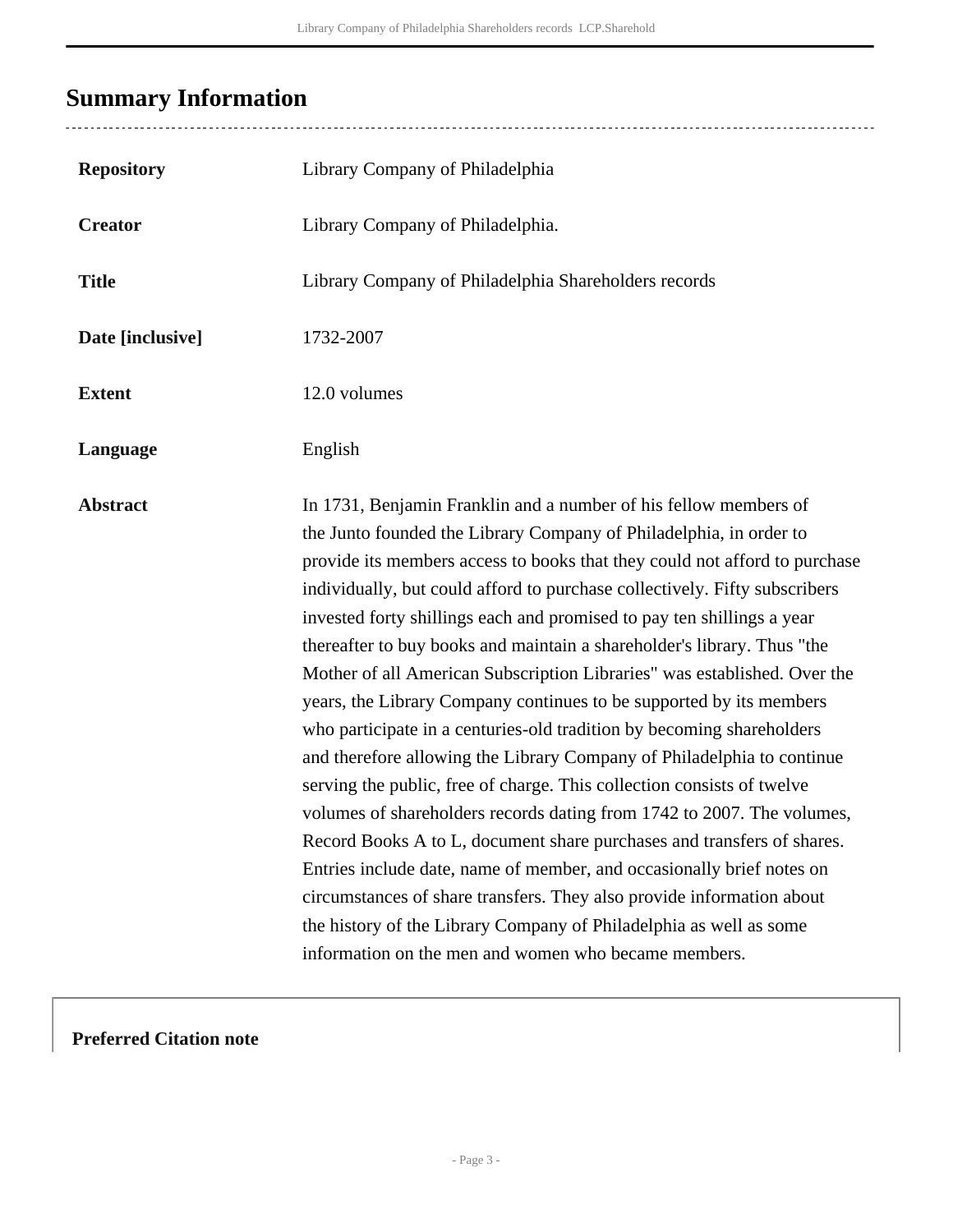[Description and date of item], [Box and folder number], Library Company of Philadelphia Shareholders records, 1742-1993, Library Company of Philadelphia.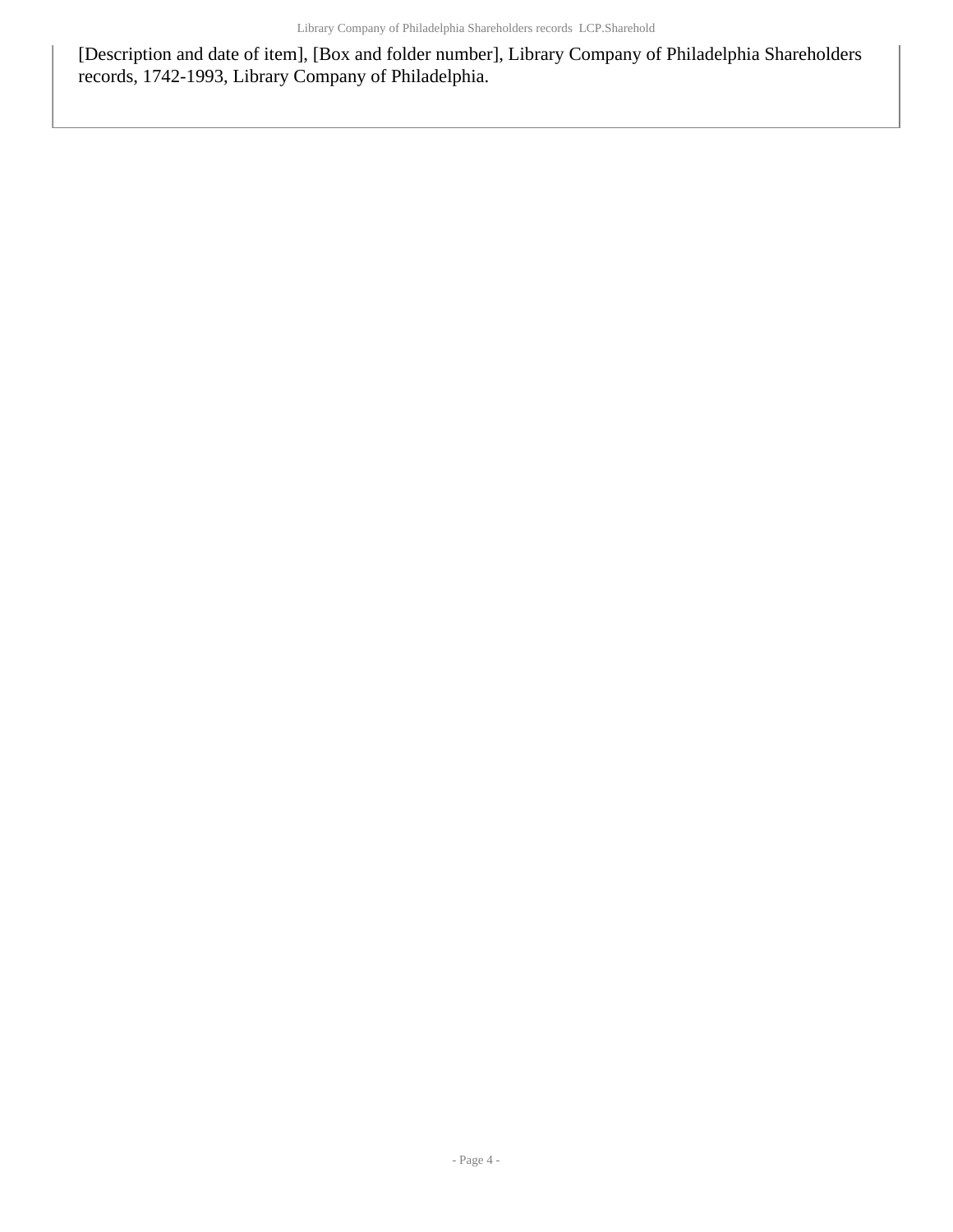## <span id="page-4-0"></span>**Biographical/Historical note**

On July 1, 1731, Benjamin Franklin and a number of his fellow members of the Junto drew up "Articles of Agreement" to found a library. The Junto was a discussion group of young men seeking social, economic, intellectual, and political advancement. When they foundered on a point of fact, they needed a printed authority to settle the divergence of opinion. In colonial Pennsylvania at the time there were not many books. Standard English reference works were expensive and difficult to obtain. Franklin and his friends were mostly mechanics of moderate means. None alone could have afforded a representative library, nor, many imported books. However, by pooling their resources in pragmatic Franklinian fashion, they could. The contribution of each created the book capital of all.

Fifty subscribers invested forty shillings each and promised to pay ten shillings a year thereafter to buy books and maintain a shareholder's library. Thus "the Mother of all American Subscription Libraries" was established. The first list of desiderata to stock the shelves was sent to London on March 31, 1732, and by autumn, that order, less a few books found to be unobtainable, arrived. James Logan, "the best Judge of Books in these parts," had assisted in the choice.

By the time the library issued its earliest surviving printed catalogue of 1741, the general mix of its collection was established for over a century. Excluding gifts, historical works broadly defined accounted for approximately one-third of the total holdings. Literature comprised a little more than twenty percent, approximately the same proportion as science. Theology accounted for only a tenth of the titles. This was in marked contrast to the earlier libraries of Harvard and Yale, but a harbinger of other popular libraries which were founded later. To conclude the selection, it should be noted that philosophy matched theology in numbers, and that economics and such social sciences, the arts, linguistics, and the indefinables accounted for the rest. Bought for many years through the agency of the Quaker mercer-naturalist of London, Peter Collinson, this was and long remained the basic weighting of book selection until the decline of the proprietary libraries in the last half of the nineteenth century.

The Library Company flourished because it adopted a purchasing policy responsive to the needs of its intellectually alert, economically ambitious, but non-elite membership. Its successful example was quickly copied along the Atlantic seaboard from Salem to Charleston. It was Franklin's opinion that "these Libraries have improved the general Conversation of Americans, made the common Tradesmen and Farmers as intelligent as most Gentlemen from other Countries, and perhaps have contributed in some Degree to the Stand so generally made throughout the Colonies in Defence of their Priviledges."

The Library soon became not only an increasing collection of books but also a full-fledged cabinet of curiosities in the Renaissance mode. In accordance with its role as an all-embracing cultural institution, the Library Company also participated in the increasingly popular scientific experimentation of its day.

At first housed in a room in the librarian's lodgings, the burgeoning accumulation became too much for private quarters. Arrangements were made to move the books and curiosities into rooms on the second floor of the newly finished west wing of the State House (now Independence Hall). It was there that Franklin and his associates performed their first experiments in electricity.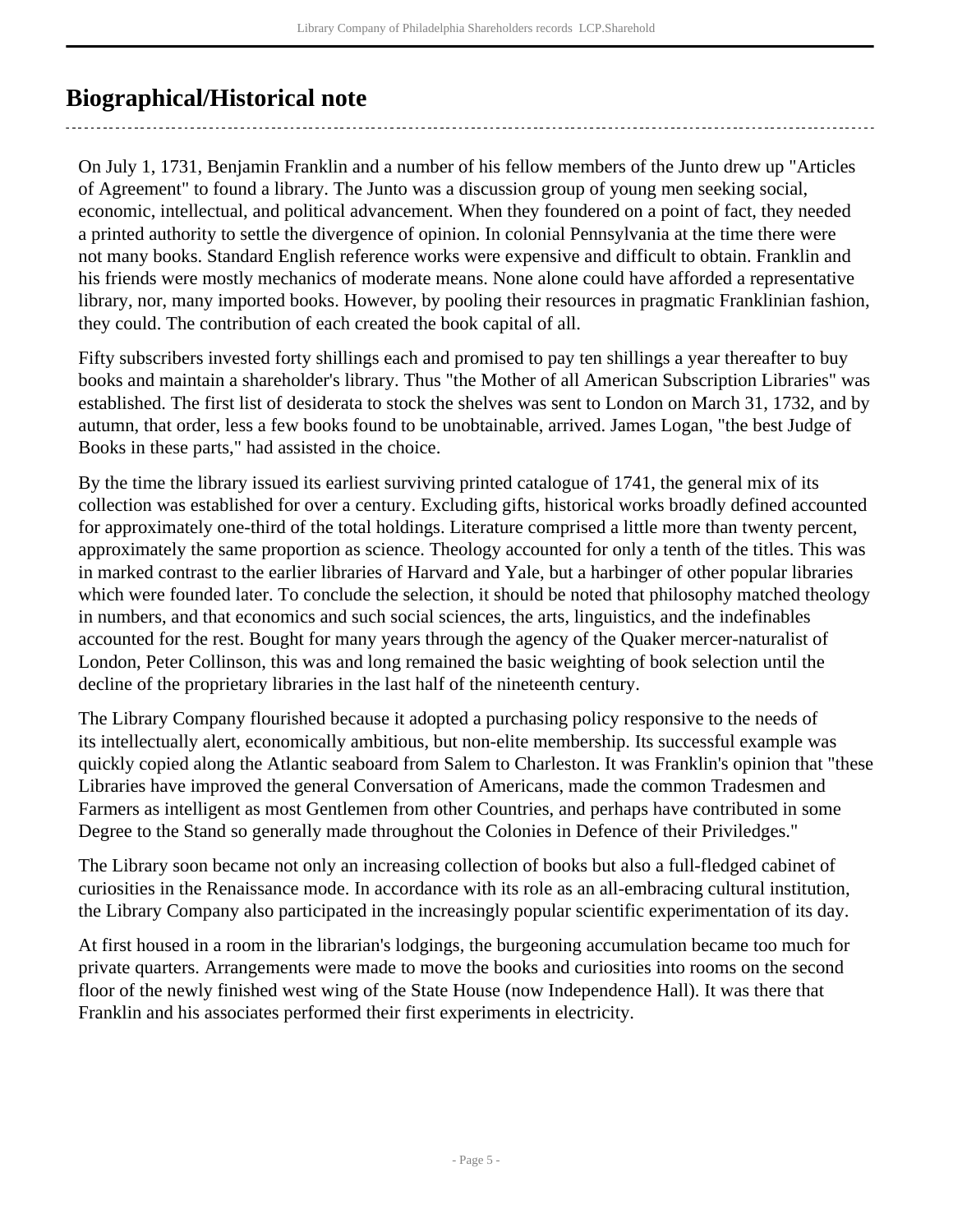Suitably settled, the library could turn its attention to making known its holdings. An existing small octavo of fifty-six pages, printed by Franklin and issued in 1741, lists the 375 titles then in the library. Franklin wrote "A Short Account of the Library" to fill a final blank page. Members could borrow books freely and without charge. Nonmembers could borrow books by depositing their value as security "and paying a small Acknowledgment for the Reading."

With a catalogue available, the books shelved in the State House wing, regular orders of books sent to the volunteer agent Collinson, and annual shipments received from London, the Library Company sought the patronage of the proprietors of Pennsylvania. On March 24, 1742, a charter from John, Thomas and Richard Penn, was issued in their name by Governor George Thomas. By it, since the members had "at great expense, purchased a large and valuable collection of useful books, in order to erect a library for the advancement of knowledge and literature in the city of Philadelphia," there was created "one body corporate and politic in deed." The charter was printed in 1746, together with the by-laws and a supplementary catalogue.

The first librarian, Louis Timothée, or Timothy as he became, left after a short tenure to become Franklin's printing partner in Charleston. For a very brief period, Franklin himself took on the bibliothecal responsibility. He was succeeded by William Parsons, who served from 1734 to 1746. He was followed as librarian by Robert Greenway, who remained in office for seventeen years. The more important functionary of the institution was the secretary, at first the scrivener and amateur botanist Joseph Breintnall. He kept the minutes and wrote the letters ordering books to Collinson, who faithfully carried out the Library Company's requests for over a quarter of a century. After Breintnall's death in 1746, it was Franklin who performed the secretarial duties. Despite his mythical reputation as the careful methodical "Poor Richard," he was careless about the Library Company's records. When he went to England in 1757, first the schoolmaster Francis Alison and then young Francis Hopkinson served as secretary. When the latter took custody of the Library Company's box, he found that the notes of minutes taken on separate pieces of paper during the printer-politician's years in office were scattered and imperfect. To create a permanent record Hopkinson copied into a book all the minutes of the Library Company from the beginning, although lacunae exist for some periods in the 1740s and 1750s.

Among those who guided the destinies of the Library Company in the years before the Revolution were the silversmith Philip Syng, Dr. Thomas Cadwalader, the schoolmaster Francis Alison, the builderarchitect Samuel Rhoads, secretary Richard Peters of the Governor's Council, and a bit later the merchantpatriot Charles Thomson and John Dickinson, the "Pennsylvania Farmer." On May 9, 1769, Sarah Wistar became the first woman to be voted a share.

In 1772 the library had "become large & valuable, a Source of Instruction to Individuals and conducive of Reputation to the Public," and much too crowded in its State House rooms. After much consideration and no alleviation of the space problem, agreement was reached with the Carpenters' Company in 1773 to rent the second floor of their new hall off Chestnut Street near Fourth. It was a historic move. On September 5, 1774, the First Continental Congress met on the first floor of Carpenters' Hall. John Adams reported that the site committee had taken "a View of the Room, and of the Chamber where is an excellent Library." In anticipation of the meeting, the Library Company had ordered that "the Librarian furnish the Gentlemen who are to meet in Congress in this City with the use of such Books as they may have occasion for during their sitting taking a Receipt for them." The offer of the use of the collections was renewed when the Second Continental Congress met the following spring, and again when the delegates to the Constitutional Convention met in 1787. In fact, for a quarter century, from 1774 until the national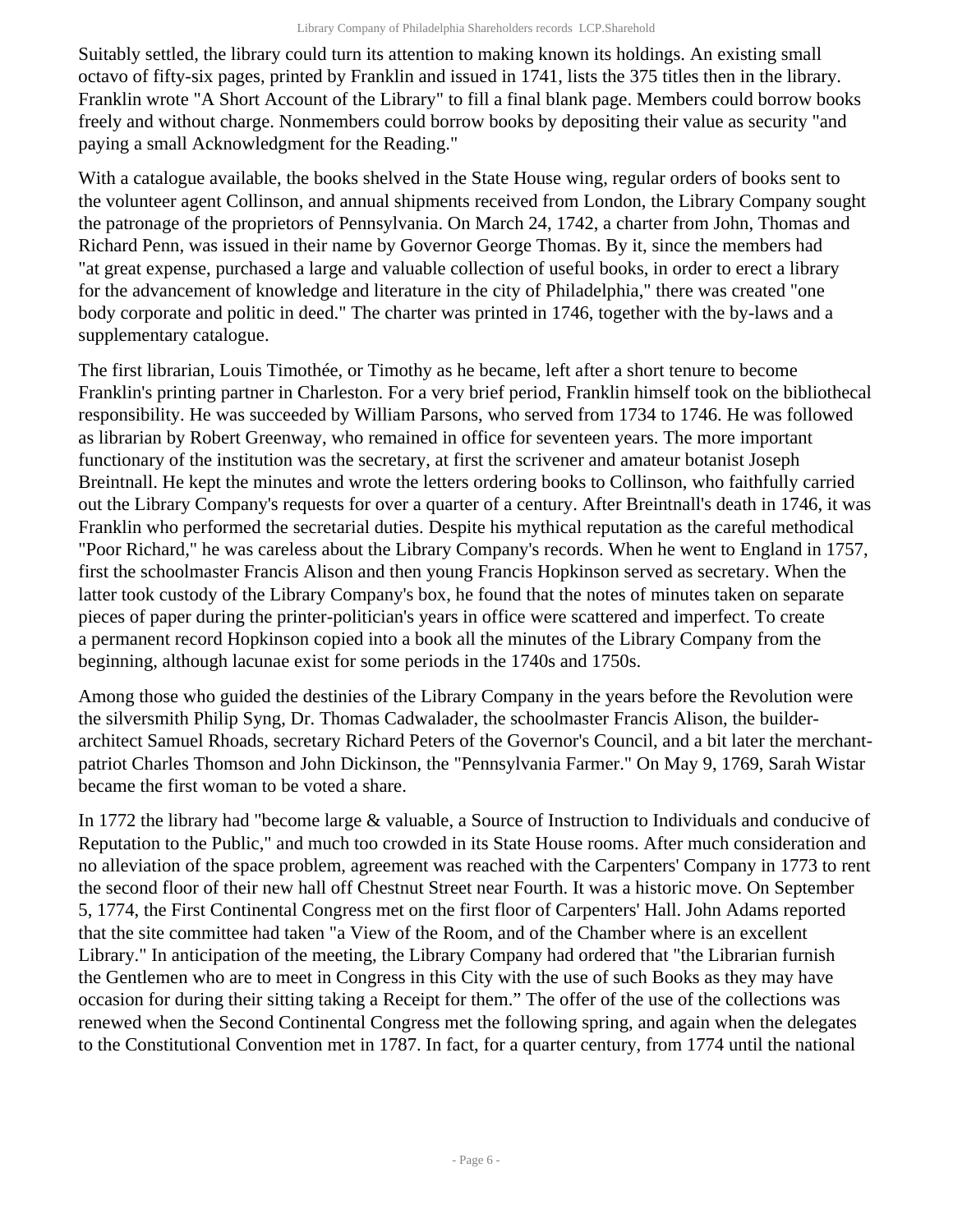capital was established in Washington, D.C., in 1800, the Library Company, long the most important book resource for colonial Philadelphians, served as the de facto Library of Congress before there was one de jure.

In 1775, in the months of growing turmoil, the directors tried to continue normal procedures. Just when the news of Lexington and Concord reached Philadelphia, a supplement to the 1770 catalogue was delivered by Robert Aitken, who later also printed the "Bible of the Revolution." Nonetheless, the affairs of the Library Company were overwhelmed by events. At the end of the year it was announced that books had to be obtained from the librarian's house, because the first floor of Carpenters' Hall was being used as an infirmary for sick soldiers. The occupation of the city by the British also interrupted the routine; the directors did not meet between October 1777 and March 1778, but then things seem to have gone on smoothly. Just before the British left, the Tory bookseller of New York, James Rivington, sent the library "all the Books to be procured at present in this place." Insofar as the Minutes reflect what was going on, the Library Company seemed insulated from the trials and successes of the new nation.

During the war years, importation of books from abroad had ceased. With the peace in 1783 a flurry of orders went to London agents Joseph Woods and William Dillwyn. Although the contents of the museum and the scientific instruments of the Library Company remained in its possession for some time, gifts to the cabinet fell off. Growth had continued and the library's rented quarters became inadequate. In 1789 the Library Company bought a piece of land on Fifth Street near Chestnut across from the State House Square. A competition for the design of a building was held. An amateur architect, Dr. William Thornton, won it with plans for a handsome Palladian red-brick structure with white pilasters and a balustrade surmounted by urns.

When the new library was in operation, conversations were held seeking an arrangement with the Loganian Library. By the time he died in 1751, James Logan had gathered over 2,600 volumes, chiefly in Latin and Greek, which was the best collection of books in colonial America. In his later years he had decided to leave his books for the use of the public and established a library, an American Bodleian. By an act of March 31, 1792, the books and assets of the Loganian Library were transferred into the custody of the Library Company. An addition to its just completed building was quickly erected as an east wing. There were almost 4,000 volumes in the Loganian Library which, after it was moved into new quarters, were listed in a new catalogue published in 1795.

A succession of functionaries of brief incumbency, including John Todd, Jr., the first husband of Dolly Madison, handled the operation of the library until Zachariah Poulson, Jr. became the librarian in 1785. Poulson was a printer, newspaper publisher, and excellent keeper of books and records. He compiled and printed an indexed catalogue in 1789, kept admirable accounts of books borrowed, and set up "A Chronological Register" of shares which retrospectively listed the original and successive owners of each share from 1731 on. The register has been kept up and is still in use.

The number of shareholders had reached 100 in 1763 and remained at that level until the merger with the Union Library in 1769, when it jumped to 400. Poulson, who was responsible for getting the operational affairs of the institution on a workmanlike basis, served as librarian for over two decades.

The library's role in the life of Philadelphia was maintained. It was, and remained until late in the nineteenth century, "the City Library" or the "the Philadelphia Library." Men of prominence were its members. Nine signers of the Declaration of Independence - Benjamin Franklin, Benjamin Rush, Francis Hopkinson, Robert Morris, George Clymer, John Morton, James Wilson, Thomas McKean, and George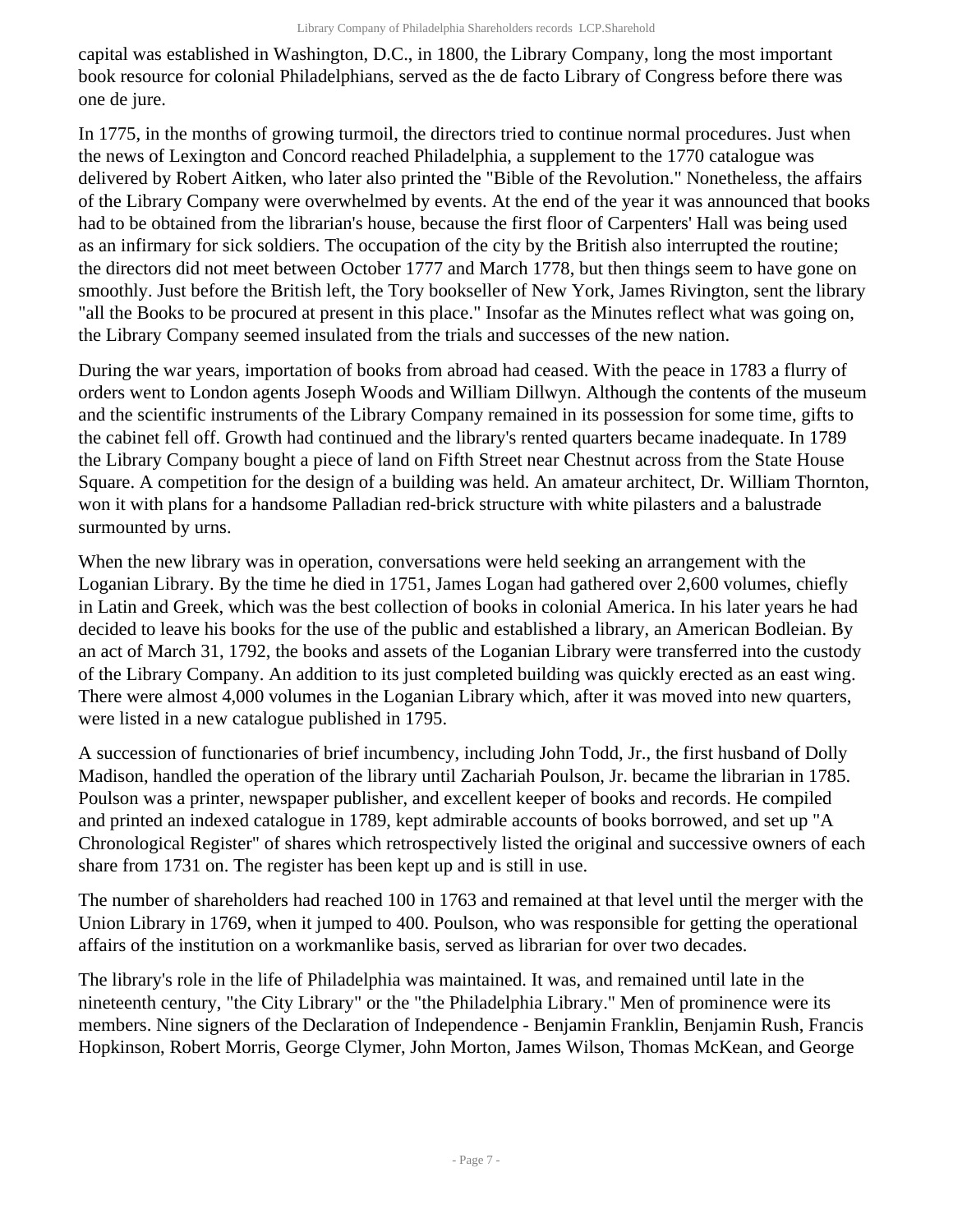Ross - owned shares, and some of them served as directors. At the turn of the century, those most active in the management of the Library Company were Richard Wells, Benjamin R. Morgan, William Rawle, Joseph Parker Norris, Robert Waln, and Samuel M. Fox, all of whom were leaders or participants in the civic and philanthropic activities of the city.

In 1806, Zachariah Poulson resigned as librarian and was succeeded by George Campbell, who remained in office until 1829. These were the days of printed catalogues. In the spring of 1829, John Jay Smith was elected librarian. He was a man of broad culture and considerable energy, with a host of extracurricular activities. He was a descendant of James Logan through Logan's daughter Hannah and was proud of his ancestry. After more than two decades as librarian, John Jay Smith resigned in 1851 and his son, Lloyd Pearsall Smith, succeeded him. Lloyd Smith was the first to look upon librarianship as a career. The library continued to grow. Concern about the inadequacy of the Fifth Street building increased in pace with acquisitions. "Subscriptions for the erection of a Fire-Proof Building for the Library" were sought. The destruction of much of the Library of Congress made many institutions fire-conscious. By 1869, a substantial fund, including a legacy of almost \$50,000 from Joseph Fisher, had been raised; some lots were purchased in an attempt to assemble sufficient ground at the corner of Juniper and Locust Streets.

During the Civil War, the struggle of the nation made the operation of the library of secondary importance. When the Confederate Army under Lee threatened Pennsylvania in 1863, Lloyd P. Smith joined the Germantown Company of volunteers, leaving the servicing of books in the hands of fifteenyear-old George Maurice Abbot, who had just joined the staff, and Smith's now aged father. A map was set up in the reading room with colored pins to show the changing positions of the armies as campaigns ebbed and flowed.

In 1869, Dr. James Rush died. He was the son of the physician-patriot Benjamin Rush and husband and heir of Phoebe Ann Ridgway Rush, who had inherited a portion of her father Jacob Ridgway's immense fortune and had predeceased her husband. In accordance with his will as presented to the directors of the Library Company by Henry J. Williams, Rush's brother-in-law, sole executor, and long-time director of the Library Company, Rush left an estate of nearly a million dollars to the Library Company - under certain conditions. The original will had been drawn up in 1860, and in the remaining years of his life Dr. Rush added codicil upon codicil until he succeeded in obscuring his own somewhat eccentric wishes in a fog of words and admonitory clauses. His original intention was clear. With his money, the Library Company was to purchase a plot of adequate size "situated between Fourth and Fifteenth and Spruce and Race Streets" and there build a "fire-proof building sufficiently large to accommodate and contain all the books of the Library Company of Philadelphia . . . and to provide for its future extension." Matters, however, were not permitted to rest there. In his second codicil, Dr. Rush authorized his executor, at his discretion, to do whatever he thought fit. Mr. Williams asserted that on his deathbed, Dr. Rush had expressed his specific desire that the library be built on a lot at Broad and Christian Streets toward the purchase of which he had made a payment. The executor announced his intention of carrying out the testator's last oral wishes.

At a meeting in October 1869, the membership voted to "accept the legacy of Dr. James Rush according to the terms expressed in his will." The directors of the Library Company were torn between a desire to benefit from the million-dollar bequest and their disapproval of Williams' plans for the site and the building. After several years, much bitterness, and a number of lawsuits, the huge Parthenon-like structure designed by Addison Hutton was erected at Broad and Christian Streets. In 1878, the Library Company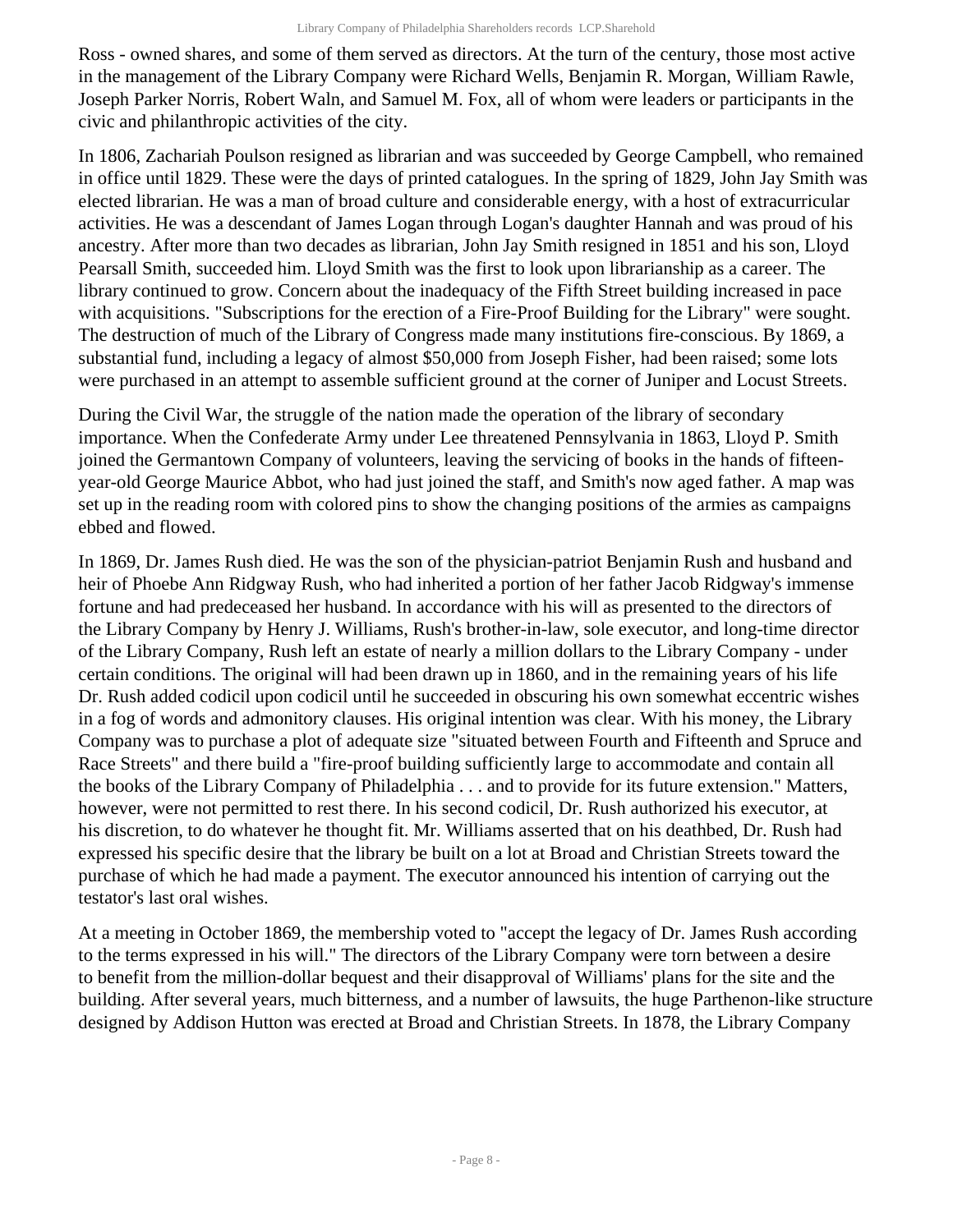reluctantly accepted the impressive edifice, named the Ridgway Library in honor of the original source of the funds which made it possible, and the Rush bequest.

By the time the Ridgway Library was completed, plans, energetically forwarded by Henry Wharton, William Henry Rawle, and John S. Newbold, were well advanced for another building at Juniper and Locust Streets, a location more central and more convenient for most of the members. It was decided to use the Ridgway Library as a kind of storage house, although it was never so crudely phrased. On February 24, 1880, the new Juniper and Locust Street library opened its doors.

In acknowledgment of the increasing number of women who became members throughout the nineteenth century, the plans for the Juniper and Locust Street building included a ladies' sitting room. The Library Company also hired its first woman librarian, Elizabeth McClellan, who had charge of the Women's Room (and attended exclusively to the wants of female readers) from 1880 until her death in 1920.

After the Civil War, the position of the Library Company and of similar American subscription libraries was gradually but inexorably altered. The Library Company noticed that far more nonmembers than members were beginning to use its resources. It was a recognition of the changing times which impelled Dr. S. Weir Mitchell, author and physician, to suggest in 1886 that a study be made "to consider whether it may not be possible to make of the Philadelphia Library a Library free to all."

With two buildings to operate, Lloyd P. Smith had at first divided his time between the Locust Street and Christian Street libraries. George Maurice Abbot, who had been hired as a boy to help in the old Library Hall, was soon sent down to supervise the Ridgway Library. J. Bunford Samuel was taken on as a stack boy and messenger there. Smith's successors - James G. Barnwell from 1887 to 1907 and Abbot from 1907 to 1929 - emigrated as soon as they could to the more socially rewarding milieu of Locust Street. Few of the directors and few of the members gave much thought to the dusty vastness of the gray Greek temple in which James and Phoebe Ann Rush were entombed and, it sometimes seemed, in which the books were entombed also. They were satisfied to have Samuel take over the curatorship of the Ridgway Library.

The main concern of the directors and the head librarian was seeing that the members were supplied with the most recent books for their leisure-time reading. After the Free Library of Philadelphia opened its main building on Chestnut Street in 1895 and later moved to 13th and Locust Streets, the Library Company was destined to drift, its members resigned to seeing it an institution of undistinguished gentility. It was recorded in 1895 that fewer persons had used the library and fewer books were taken out than usual. As an afterthought they added that, however, as a library for the student and the thoughtful reader" its position remained preeminent. This statement summarized the library's history for the first part of the twentieth century.

In 1929 Austin K. Gray became librarian. A gentle, cultured Englishman and literary historian, he attempted to rouse the library from its lethargy with lectures and exhibitions. However, he was unable to prevent the Library Company from inching toward bankruptcy as the depression deepened. The publication of a history of the Library Company, written and considerably romanticized by Gray, sparked a gallant fund-raising effort and membership campaign which managed to keep the institution afloat until the situation became too desperate for palliative measures.

In 1935, under the leadership of Owen Wister, then president of the Library Company, the directors urged that the Juniper and Locust Street building be given up and all the books concentrated in the Ridgway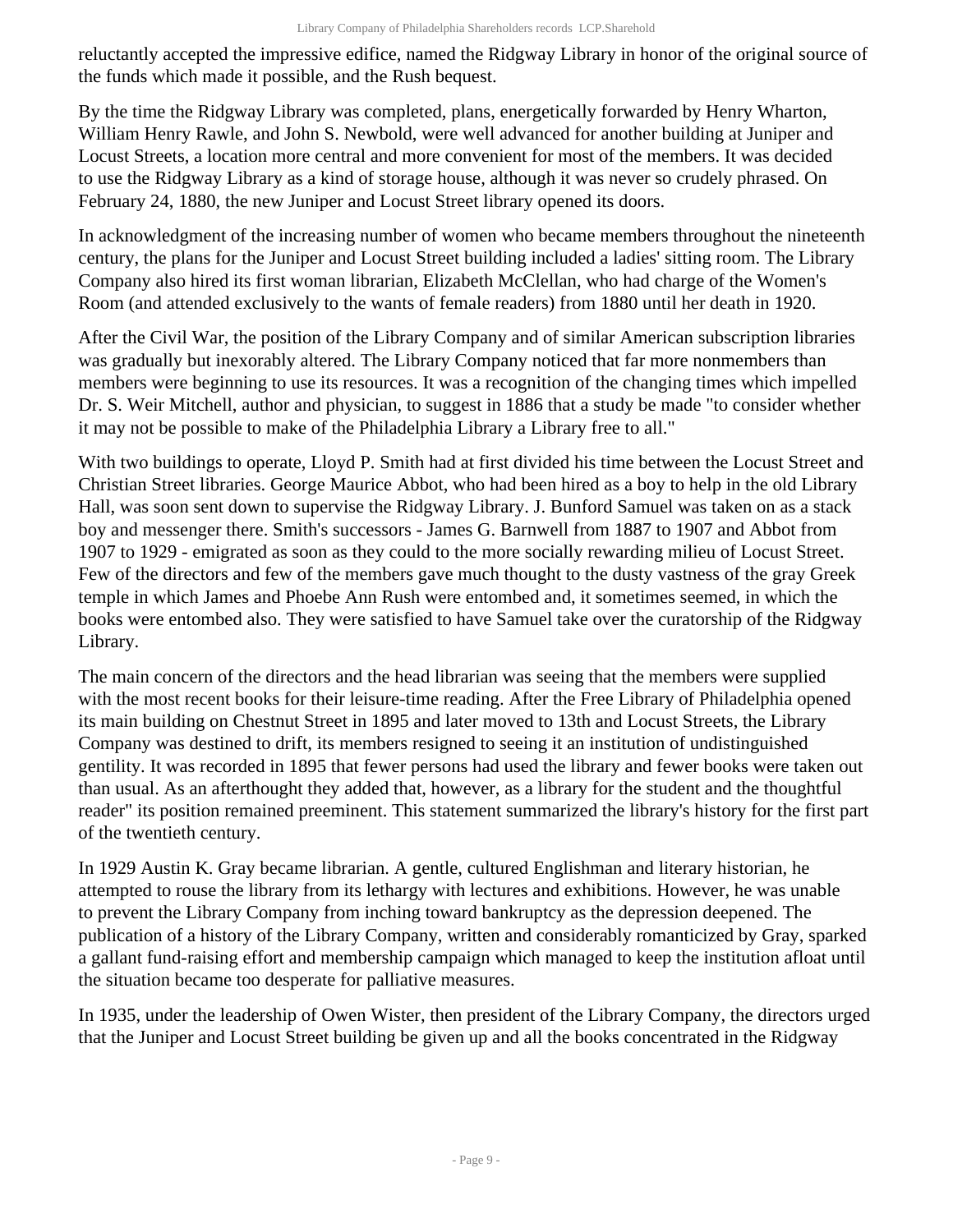Library. They recommended "a policy whereby theLibrary, from being a general circulating library of current and ephemeral books, becomes a Library dedicated to the care of and making additions to its remarkable collections of valuable books." If such a policy did not please the majority of the shareholders, it was inevitable that such a policy would prevail.

A further thrust in the direction of change was given by a grant from the Carnegie Corporation to recatalogue and reshelve the library so that its scholarly resources would be more readily available. Unfortunately, the program carried out with WPA (Works Progress Administration) help was not well conceived or executed. At the time, no one looked upon the results of the Carnegie grant as anything but strengthening the status and stature of the Ridgway Library and its research materials.

At the annual meeting on May 1, 1939, the members unanimously agreed that the directors be given authority to sell or lease the Locust Street property. A small circulating library was to be retained in the center of the city for the convenience of the members.

During the following year all the books were moved to the basement of the Ridgway Library under the supervision of Barney Chesnick. He had been hired to assist Samuel at Broad and Christian Streets and succeeded him in charge of the old collections then being used by a comparatively few discerning and imaginative scholars. The two-centuries-old Library Company was at the nadir of its fortunes. About this time, two studies looked at the Library Company's holdings and operations. They came to similar conclusions: that the circulation of modern books to members and subscribers was an obsolete service, and that the Library Company should become a research library, preferably in association with one of the city's other institutions. This required long-term planning. For the moment, the rent from the parking lot and income from endowment funds were not sufficient to pay for all the library's operating expenses. This situation, World War II, and Austin Gray's resignation as Librarian impelled the directors in 1943 to make arrangement with the Free Library of Philadelphia whereby that institution became the corporate librarian of the Library Company, responsible (for a fee) for the administration of the library. At about the same time, the Library Company's endowment funds were reorganized and brilliantly reinvested by Moncure Biddle, who in concert with the treasurer, W. Logan Fox, began to build a solid financial base for the institution.

The resurgent feeling that "something should be done" had been repressed during the 1930s and 1940s because the financial difficulties of the Library Company precluded any constructive change. Edwin Wolf 2nd was engaged to make a survey of the collections, to assess their scope, size, and importance, and to suggest means to improve their care and usefulness. Then, four eminent librarians - Lloyd A. Brown of the Peabody Institute, William A. Jackson of Harvard, Paul North Rice of the New York Public Library, and Clifford K. Shipton of the American Antiquarian Society - were invited to inspect the Library Company and consult with the directors about its future.

Unanimously, the experts agreed that the Library Company's greatest strength lay in its rare books and manuscripts, and that its greatest contribution to society would be as a scholarly research library with special emphasis on American history and culture. There was no doubt that the rare books and manuscripts were far more numerous and more valuable than had been generally believed. The first and immediate step the consultants urged was a program of rehabilitation. The most valuable books should be taken from the scattered locations, recatalogued, repaired, and temporarily reshelved in a room to be refitted and air-conditioned. Then the experts recommended that the Library Company reduce and refine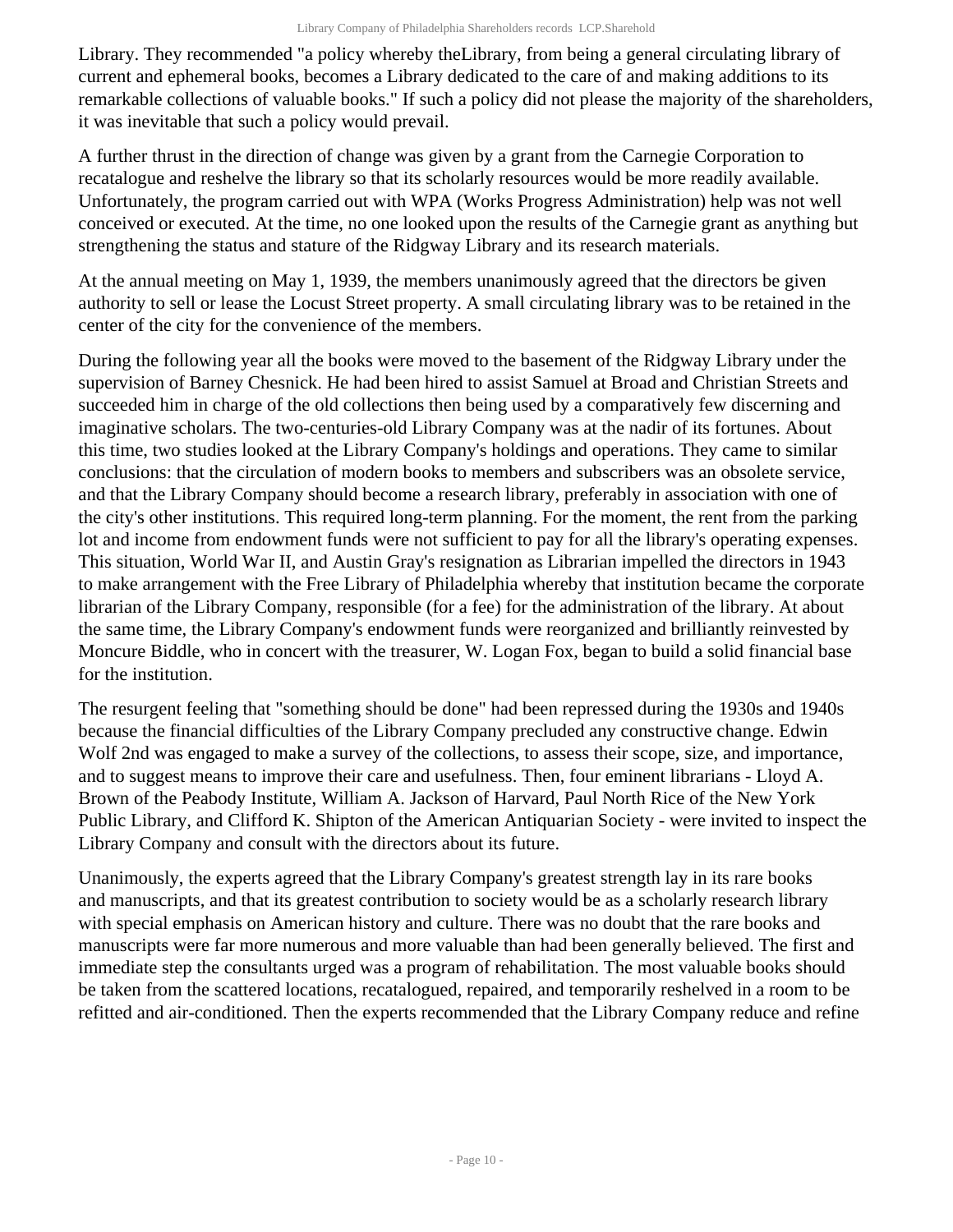its mass of late-nineteenth- and twentieth-century books, keeping only those which would supplement as reference works the basic historical collections.

These steps were, however, considered preliminary to a decision to move out of the Ridgway Library. That structure, once considered fireproof, was judged instead to be a fire-trap. Furthermore, the roof leaked, the basement was damp, and the building's location in the city was unfortunate. The consensus was that the Library Company should move to modern quarters in or adjacent to another compatible library as soon as possible.

By 1955, with income from the parking garage increasing, the Library Company could stand on its own feet. In December of that year, the arrangement with the Free Library was amicably terminated. Wolf became Librarian. He shared the excitement of rediscovery and revitalization with an audience of bookmen - librarians, collectors, booksellers, and, of course, members of the Library Company - through his paradoxically light yet scholarly essays in the Annual Reports.

The experts' primary recommendation - to move from the totally inadequate and unsuitable Ridgway Library - had not been forgotten. A location next to the Historical Society was favored. The steps necessary to bring the plan to fruition were interlocking and complicated. Fortunately, at the critical time the City of Philadelphia made a satisfactory offer for the building and land. The Library Company was given permission to make the sale and also to use such other funds as were part of the Rush estate to build the new library. Three nineteenth-century brownstone houses, owned by and contiguous to the Historical Society, were purchased and torn down. Plans for a modern eight-story building were drawn by the architectural firm of Carroll, Grisdale, and Van Alen, and construction began in 1964. Meanwhile, in order to carry out another of the original recommendations concerning the future of the Library Company and to avoid moving unwanted books, a sweep of the shelves was undertaken. With formal authorization from the directors and the membership as a whole, Wolf culled and disposed of such works printed after 1880 as were deemed not germane to the Library Company's main collections.

With the Library Company's holdings down to an estimated 375,000 volumes, the Library Company was ready to return to the center of the city. The new building was completed by the end of 1965. The difficult transfer of the books nevertheless provided an opportunity to revamp the shelving arrangement and gather together subject classes which the space problems in the old building had fragmented. Because approximately two-thirds of the funds for the new library derived from the Rush estate, the building, like its predecessor, was named the Ridgway Library. The building was opened to the public in April 1966. A reciprocal arrangement was reached with the neighboring Historical Society whereby its rare books are shelved and used by readers in the Library Company, and the latter's manuscripts are shelved and used by readers in the Historical Society.

An interest in eighteenth-century intellectual history led Wolf in 1956 to begin the reconstruction of three colonial private libraries which had been partly or wholly incorporated into the Library Company - those of James Logan, Benjamin Franklin, and William Byrd of Westover, Virginia. He published a definitive catalogue of Logan's library in 1974. The other two libraries had been scattered by 1800, but he was able to locate substantial parts of them on the Library Company's shelves and in other collections across the country.

Comparing the Library Company's holdings with already-published subject bibliographies uncovered still more collections of surprising strength in areas such as technology, Judaica, household and cookery books, courtesy books, gift books, and architecture. In the process of strengthening and extending the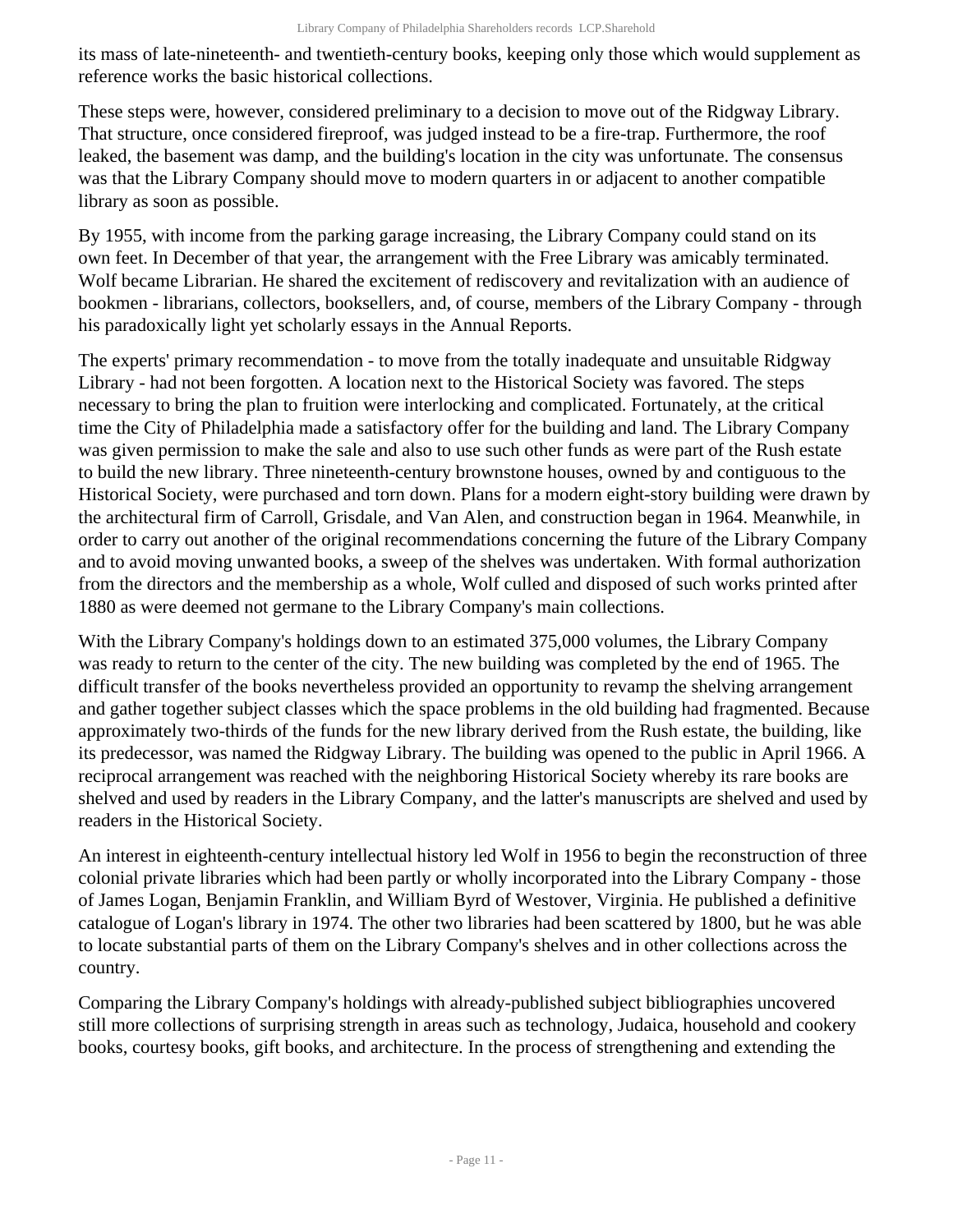Library Company's core collection, unnecessary or expensive duplication of the holdings of other local libraries was always avoided. This principle was applied not only to individual books but to whole areas of collecting. All acquisitions still build on the core collection acquired between 1731 and 1880. The collection is constantly growing, but its essential character has not changed.

The move to the new Ridgway Library proved fruitful for the print collection of the Library Company as well. With the appointment of Stefanie A. Munsing as curator of prints in 1971, the Print Department was born and quickly became a center of activity. A vast task faced the new curator of reorganizing and cataloguing the accumulation of Philadelphia views, portraits, American political cartoons, and early photographs. In 1975, Bernard Reilly moved from the Reading Room to the Print Department. It was during his tenure and due to his initiative that the Library Company's remarkable collection of nineteenthcentury Philadelphia photographs began to be appreciated.

In 1977, Kenneth Finkel took over the Print Department. Under his aggressive and imaginative curatorship from 1977 to 1994, the collection increased at a phenomenal rate. With the exhibition and simultaneous publication in 1980 of *Nineteenth-Century Photography in Philadelphia*, the Print Department became the center for the study of early photography in Philadelphia.

Conservation of the ever-growing collections grew in importance over the years. A bindery was first set up at the Library Company in 1954 by the German master bookbinder Fritz Eberhardt to repair and rebind in chronological order the vast collection of pamphlet Americana. After Eberhardt left in 1957, Kaspar Reder was hired to continue the work. The care of the print collection was taken up in 1971 with the bindery staff working under the guidance of Curator of Prints Stefanie Munsing. Under Chief of Conservation Jennifer Woods Rosner, the staff began to move systematically through the entire rare book collection, and its range of treatments has widened to include making protective boxes, reattaching covers detached from leather bindings, repairing cloth bindings of the 19th century, and replacing old library bindings with new ones made of high-quality archival materials.

Under the direction of Librarian Wolf, the Library Company assumed a leading role in the cultural and intellectual community of Philadelphia and established a reputation of scholarly service both locally and internationally. Franklinian common sense, with a dash of thrift, was its guide, as befit a library struggling to be reborn. Wolf retired at the end of 1984 and was succeeded by John C. Van Horne, who came to the Library Company from the American Philosophical Society. Under Van Horne's guidance the Library Company struck out in several new directions. The Library Company began to attract more scholars to the collections by instituting an endowed research fellowship program in 1987 that provides modest stipends to enable graduate students and senior scholars to travel to Philadelphia to conduct research at the Library Company. The Library Company also created a revolving Publication Fund that supports the publication of a variety of works, usually carrying the joint imprint of the Library Company and a commercial or university press co-publisher. These books are generally based on the collections or relate to special projects or programs.

In the second half of the twentieth century, the Library Company has been utterly transformed from a dusty mausoleum filled with books that were deteriorating from heat, damp, and dust, to a busy and vital center for research and education of national importance. The Library Company remains open and free of charge to any serious scholar, but the collections are now housed in closed stacks, and no rare materials circulate except as loans for exhibition in other institutions. The collections are constantly and vigorously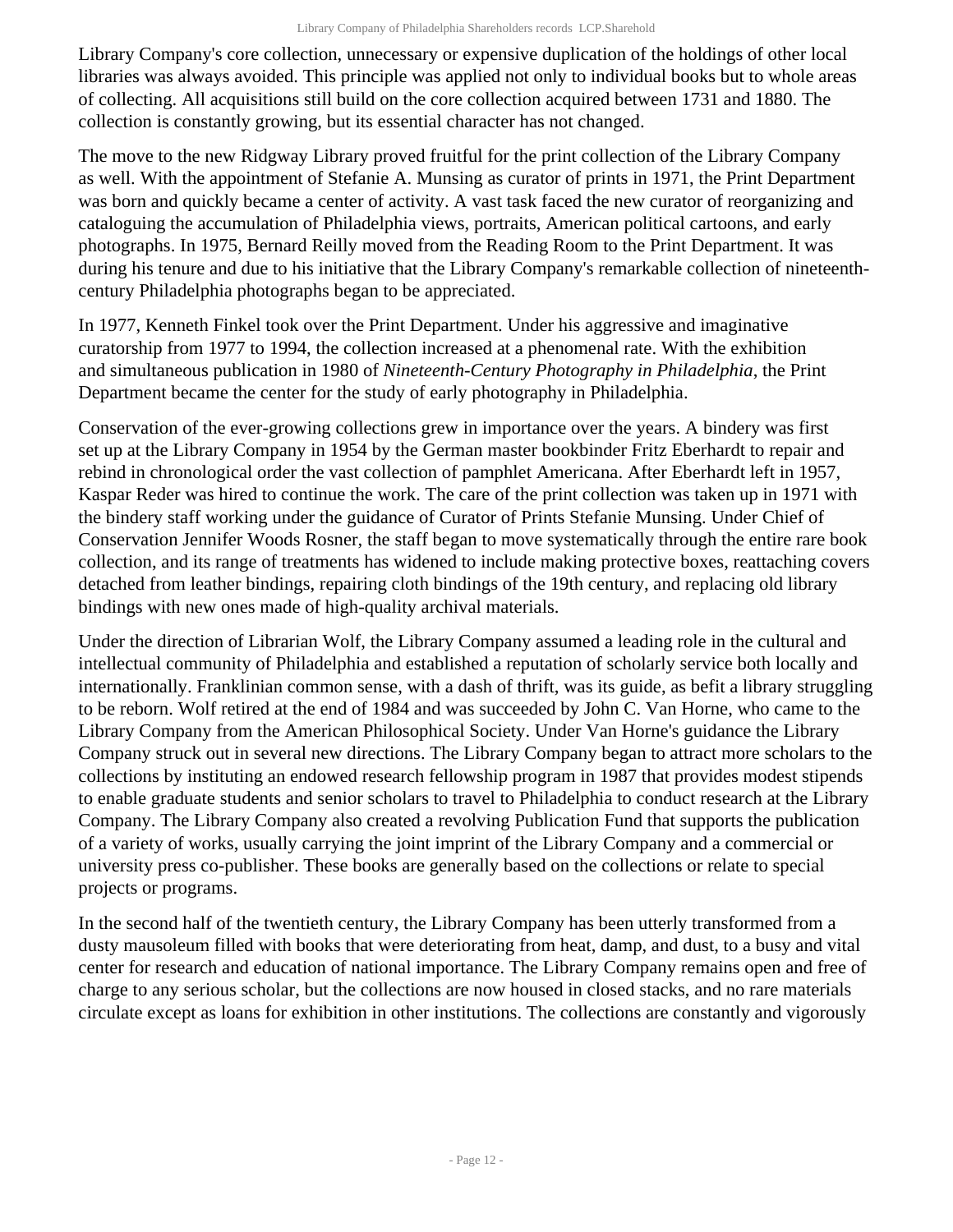expanded and enriched, and they are fully accessible through card catalogues and other in-house finding aids.

All these changes have been made in order to carry out the Library Company's new mission as articulated in the 1950s: to collect, preserve, and make available books, graphics, and other primary source materials for the study of American history and culture up to the closing years of the 19th century. Much has changed and will change, but one thing remains constant: the collections are the focus of all the library's energies, and the reason for its existence.

### **Bibliography:**

Quoted directly, in segments from: *At the Instance of Benjamin Franklin: A Brief History of The Library Company of Philadelphia, 1995* [full document available at: http://librarycompany.org/about/ Instance.pdf]

## <span id="page-12-0"></span>**Scope and Contents note**

This collection consists of twelve volumes of shareholders records dating from 1742 to 2007. The volumes, Record Books A to L, document share purchases and transfers of shares. Entries include date, name of member, and occasionally brief notes on circumstances of share transfers. The earliest volume, Record Book A, is a photocopy of the original, and contains entries by Benjamin Franklin and manuscript copies of founding documents which are dated 1742 and lay out initial membership guidelines and rules of operation of the Library Company. The collection also includes receipts for dues paid and documents related to share transfers.

Early records include the name of the person purchasing the share, the date of payment, the sum paid and, occasionally, the occupation of the payee. Share transfers tend to have more information, but the amount and type of information contained within the description varies from entry to entry. Later records are more sparse, including only the name of the person purchasing the share, the date of the payment and the sum paid.

This collection also provides information about the history of the Library Company of Philadelphia, as well as some information on the men and women who became members.

# <span id="page-12-1"></span>**Administrative Information**

### **Publication Information**

Library Company of Philadelphia 2010.10.07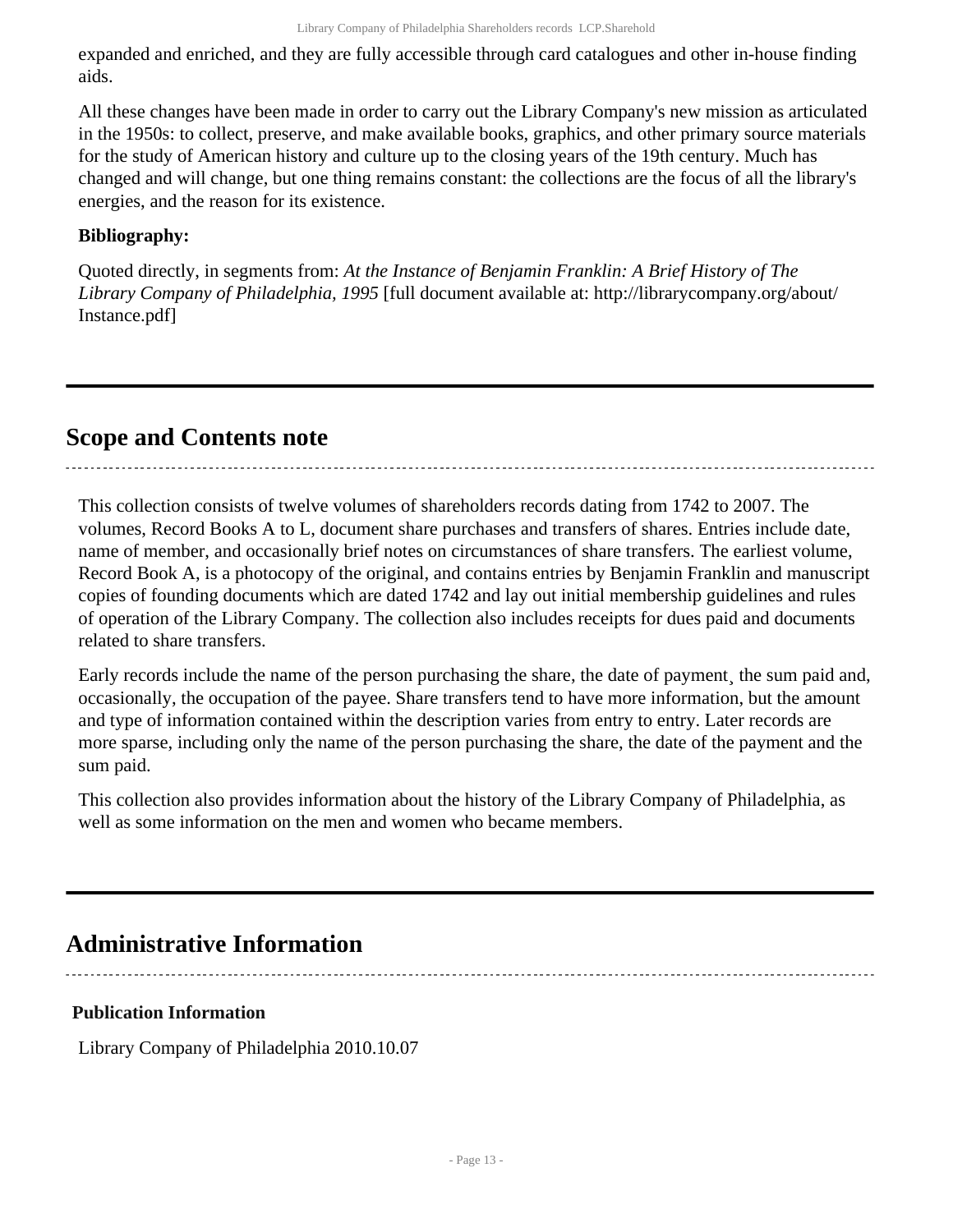#### **Conditions Governing Access note**

This collection is open for research use, on deposit at the Historical Society of Pennsylvania, 1300 Locust Street, Philadelphia, PA 19107. For access, please contact the Historical Society at 215-732-6200 or visit http://www.hsp.org.

#### **Conditions Governing Use note**

Copyright restrictions may apply. Please contact the Library Company of Philadelphia with requests for copying and for authorization to publish, quote or reproduce the material.

#### **Processing Information note**

The processing of this collection was made possible through generous funding from The Andrew W. Mellon Foundation, administered through the Council on Library and Information Resources' "Cataloging Hidden Special Collections and Archives" Project.

This collection was *minimally processed* in 2009-2011, as part of an experimental project conducted under the auspices of the Philadelphia Area Consortium of Special Collections Libraries to help eliminate processing backlog in Philadelphia repositories. A minimally processed collection is one processed at a less intensive rate than traditionally thought necessary to make a collection ready for use by researchers. When citing sources from this collection, researchers are advised to defer to folder titles provided in the finding aid rather than those provided on the physical folder.

Employing processing strategies outlined in Mark Greene's and Dennis Meissner's 2005 article, *More Product, Less Process: Revamping Traditional Processing Approaches to Deal With Late 20th-Century Collections*, the project team tested the limits of minimal processing on collections of all types and ages, in 23 Philadelphia area repositories. A primary goal of the project, the team processed at an average rate of 2-3 hours per linear foot of records, a fraction of the time ordinarily reserved for the arrangement and description of collections. Among other time saving strategies, the project team did not extensively review the content of the collections, replace acidic folders or complete any preservation work.

## <span id="page-13-0"></span>**Related Materials**

#### **Related Archival Materials note**

Library Company of Philadelphia: Library Company of Philadelphia minutes, 1731-2000.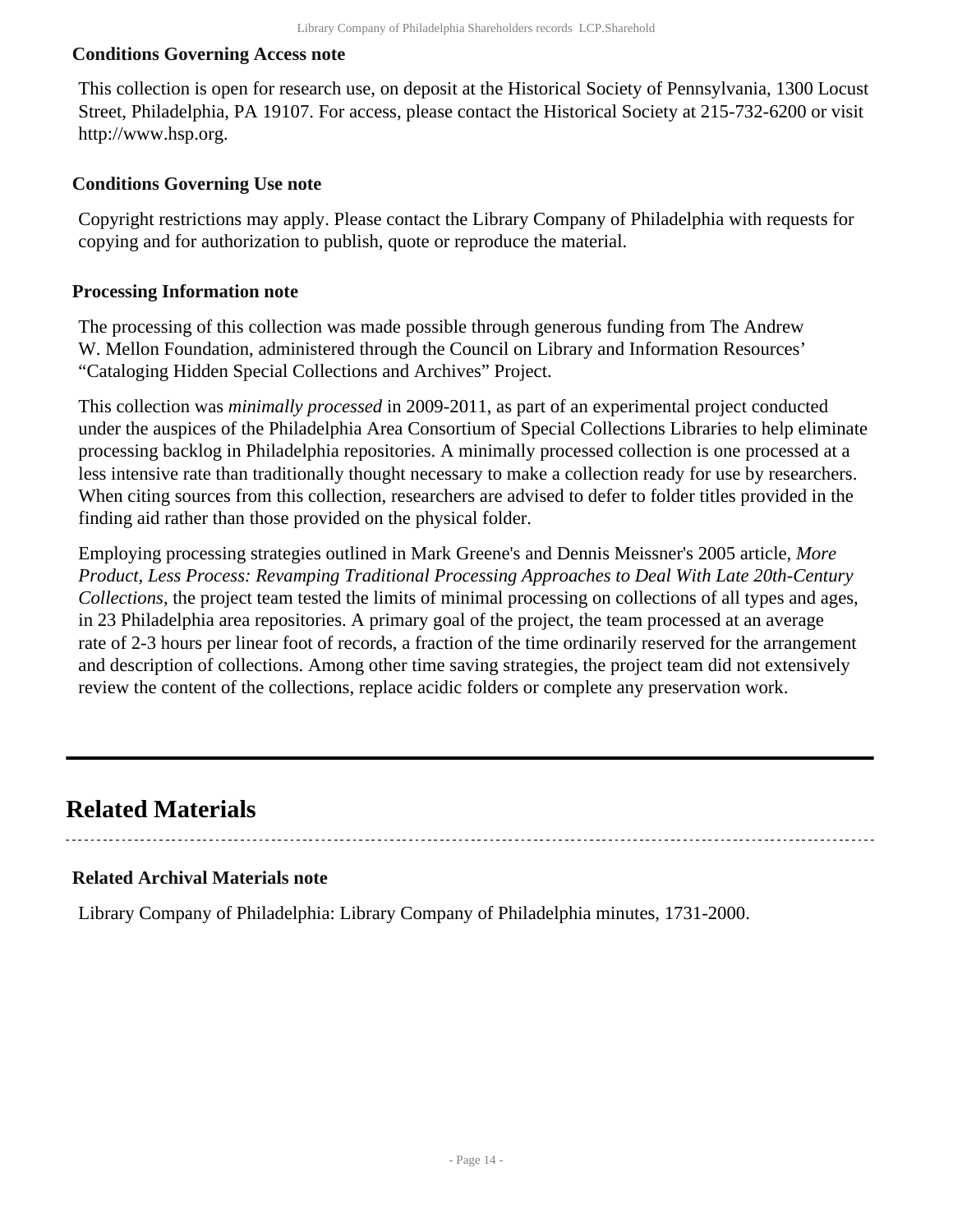## <span id="page-14-0"></span>**Controlled Access Headings**

 $\overline{a}$ 

#### **Corporate Name(s)**

• Library Company of Philadelphia.

### **Genre(s)**

• Subscription lists

### **Geographic Name(s)**

• Philadelphia (Pa.)

### **Subject(s)**

- Libraries
- Research libraries
- Subscription libraries